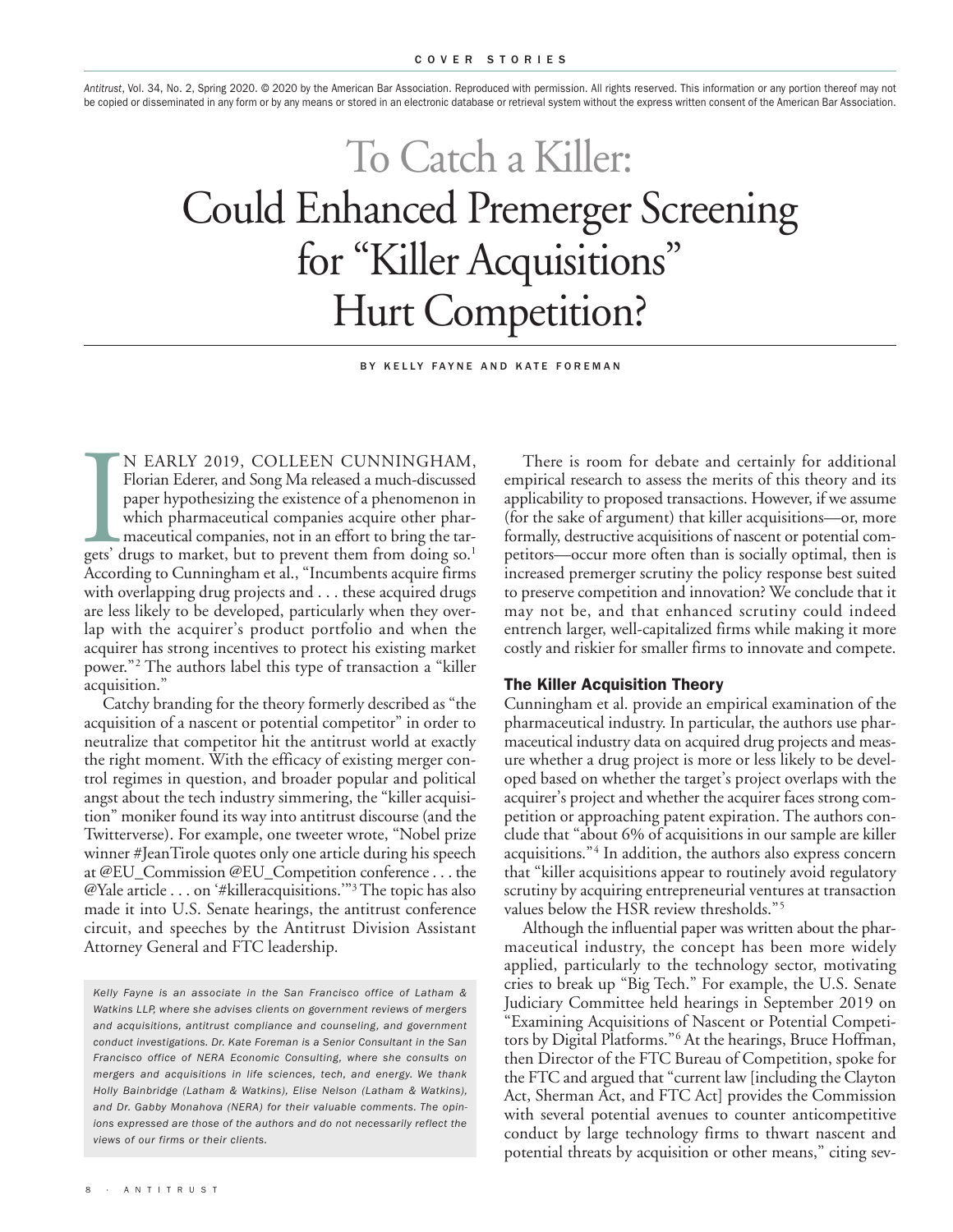eral recent cases, including CDK/AutoMate, Verisk/Eagle-View, Thoratec/Heartware, and Nielsen/Arbitron. <sup>7</sup> In a speech in June 2019 on "Antitrust Enforcement and Digital Gatekeepers," Assistant Attorney General Makan Delrahim also indicated that the Antitrust Division is on the lookout for "the potential for mischief" of acquisitions that have "the purpose and effect . . . to block potential competitors, protect a monopoly, or otherwise harm competition by reducing consumer choice, increasing prices, diminishing or slowing innovation, or reducing quality."8

True to its word, the DOJ challenged Sabre's acquisition of Farelogix in August 2019 on the grounds that it was "a dominant firm's attempt to eliminate a disruptive competitor after years of trying to stamp it out."9The DOJ's complaint details allegations that Farelogix developed and commercialized a technology for airline booking services that made it harder for Sabre to compete, citing colorful deal documents (e.g., describing Farelogix as one airline's "Trojan horse to f\*\*\* us"). <sup>10</sup> The FTC followed suit in December 2019 by suing to block Illumina, which the FTC estimated as having a 90 percent share of a next-generation DNA sequencing market, from acquiring Pacific Biosciences (PacBio), which was estimated to have a 2 percent to 3 percent share.<sup>11</sup> The FTC alleged that "[t]he Acquisition, if consummated, would eliminate the nascent competitive threat that an independently owned PacBio poses to Illumina's monopoly power."<sup>12</sup>

Notwithstanding the DOJ's and FTC's actual and promised enforcement against transactions that might fit the killer acquisition archetype, critics argue that U.S. enforcement is not rigorous enough. At the Senate hearing on acquisitions by digital platforms, Diana Moss, President of the American Antitrust Institute, cited data showing high rates of acquisition activity for large tech platforms and argued that the FTC and DOJ have a weak record of merger enforcement in digital technology markets, in part because "digital market firms may purposely and strategically pursue deals that are unlikely to trigger antitrust concerns," including deals that are not HSR-reportable. <sup>13</sup> In a report published by the Chicago Booth Stigler Center for the Study of the Economy and the State, the authors argued,

The behavior that may be of greatest concern to the many policymakers studying powerful digital businesses is their acquisition of potential competitors.These acquisitions often fall below the value threshold under which the buyer would need to notify competition authorities in advance of the deal. As a consequence, authorities have little or no ability to assess whether a given deal is procompetitive or harmful to competition before it closes. 14

In an article published in the *American Economic Review: Insights*, Thomas Wollmann also argues that an abrupt increase in HSR reporting thresholds in 2001 corresponded with an increase in mergers between competitors, what he calls "stealth consolidation."15 And in a critique of the current level of merger enforcement in the digital space, Professor Carl Shapiro of the Haas School of Business at the University of California, Berkeley, suggests that articles by Cunningham et al. and Wollmann "provide[] worrisome evidence about mergers taking place just below the threshold."16

### **Enhanced Premerger Scrutiny?**

The Chicago Stigler Report proposes several potential solutions to address concerns about nonreportable acquisitions of potential or nascent competitors, one of which is to require notification and preclearance "for any acquisition by a business designated as having bottleneck power."17 The argument is that "[w]hen network effects are strong, a digital business with bottleneck power will likely only have very small competitors. Therefore, even small transactions can neutralize an important potential competitor that is poised to grow."18 Others have proposed alternative measures. For example, U.S. Senator Elizabeth Warren is reported to be working on legislation that would ban mergers in which one company has annual revenue of more than \$40 billion. <sup>19</sup> Yet others have argued for shifts in the burden of proof, requiring the parties in certain high-tech deals to prove the procompetitive benefits of the transactions, rather than applying current antitrust law, which places the burden of proof on the government. 20

Outside the United States, moves to enhance premerger reporting have gained traction. In 2017, Germany amended the German Act Against Restraints of Competition to require companies to report transactions with high deal values even if target revenues are below  $E$ 5 million.<sup>21</sup> Andreas Mundt, President of the German Federal Cartel Office, explained in a 2017 interview, "It is not unusual in the digital economy for important companies to start with a very low turnover," and stated that the new notification threshold "could enable the Bundeskartellamt to look at such important deals."22 Austria made a similar amendment to its merger notification thresholds. 23The Australian Competition and Consumer Commission (ACCC) is considering following suit. Australia has a voluntary merger notification regime where notification is recommended on the basis of the market share the parties will have as a result of the transaction. However, the ACCC signaled in its July 2019 *Digital Platforms Inquiry Report*:

[T]he mergers framework in Australia should be updated to make it clearer that [factors such as acquisition of potential competitors by the dominant firms and economies of scope created by control of data sets] should be taken into account in assessing whether an acquisition has the effect or likely effect of substantially lessening competition. 24

Similarly, the March 2019 report *Unlocking Digital Competition*, commissioned by the UK government, recommends that "digital companies identified as having a strategic market status ought to make the CMA aware of every intended acquisition."25 Finally, the EC report *Competition Policy for the Digital Era* considers "whether the current regime of EU merger control needs to be adjusted to better address concerns relating, *inter alia*, to the early elimination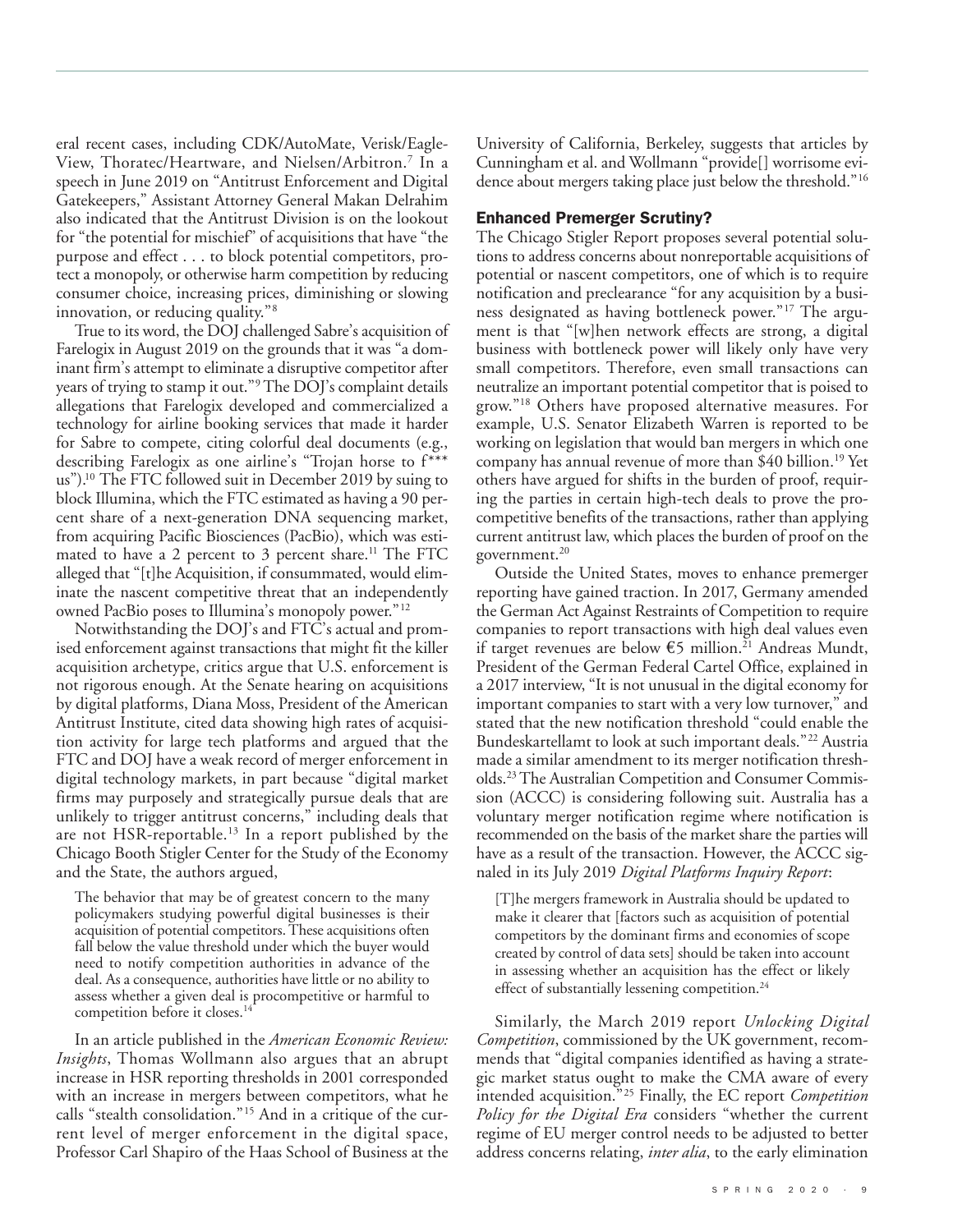of potential rivals."26 While the report finds that "it is too early to change the EUMR's jurisdictional thresholds," it recommends continued study and consideration of whether an amendment to the thresholds may be justified in the future. 27

#### **Motivating Innovation**

As the Cunningham et al. paper acknowledges, <sup>28</sup> acquisitions of innovative targets in the early stages of development by established firms can be procompetitive. This is partly because "firms who are better at exploiting technologies acquire innovative targets to realize synergies, effectively enabling specialization and subsequently increasing innovation and overall welfare."29 Accordingly, if we align our thinking with the economic theory and begin with the viewpoint that firms are motivated to maximize profits, then we can begin to look at the motivation for acquisitions from a more balanced perspective. There are, of course, many potential procompetitive motivations for a small firm to be acquired and for an established firm to acquire a startup.

*Motivations for Being Acquired.* There are many reasons why a smaller firm might seek to be acquired. The Silicon Valley Bank (SVB) conducts an annual survey of startups. The results of the latest survey are published in the SVB's *US Startup Outlook 2019*. <sup>30</sup> The survey comprises 1,377 respondent companies, the majority of which were privately owned, small (fewer than 25 employees), young (less than five years old), in the technology sector in the United States and had less than \$25 million in revenue. 31 Over half were expecting their next sources of funding to come from venture capital. <sup>32</sup> When asked what the longterm goals for their companies were, 50 percent answered that they were looking at being acquired and 15 percent said they did not know, "underscoring the difficulty of planning an exit amid increased market volatility."33 Thus, the promise of being acquired might be spurring innovation and incentivizing startups that otherwise would not have been born. Indeed, as Cunningham et al. point out, "[I]t is possible that the presence of an acquisition channel also has a positive effect on welfare if the prospect of entrepreneurial exit through acquisition (by an incumbent) spurs ex-ante innovation."34

Why would a startup want to be acquired instead of taking a chance at the potentially more lucrative route of an IPO? Aiming for an IPO can be challenging: 2019 was supposed to be a banner year for IPOs, with many companies looking to the stock market to make a splash. But the year proved not to live up to the hype, with newly public companies suffering losses and other would-be public companies reassessing their plans to go public. A *New York Times* article dubbed 2019's public offerings the "I.P.O. Fizzle."<sup>35</sup> Indeed, at the end of 2019 only 24 percent of 2019's public offerings were expected to have positive incomes in 2020. 36 When Lyft made its initial public offering in March 2019, its shares opened at \$87, and as of January 24, 2020, shares were

trading at \$48. <sup>37</sup> Uber made its initial public offering in May 2019, with shares opening at \$42, and as of January 24, 2020 (even pre-COVID-19 related declines), shares were trading at \$37.38 This was despite the fact that Uber was the tech startup that had the highest level of equity funding (\$15 billion) in the United States from 2014 to 2019. <sup>39</sup> Pinterest and SlackTechnologies have met similar fates. Airbnb decided to delay its IPO. WeWork put its IPO on hold since hitting a rocky path with its troubled leader, and its valuation has plummeted. There are some recent success stories, such as Zoom Video Communications, which went public in April 2019, with a share price of \$65; as of January 24, 2020, shares were trading at \$75. <sup>40</sup> However, if it is this difficult for well-known, well-established startups to go public, it is no wonder many startups are looking to be acquired rather than trying to strike it rich by going public.

The probability of a startup carrying out an IPO has dropped significantly in recent years.The number of IPOs in the United States has declined from 486 in 1999 to 159 in 2019. 41

Besides planning toward acquisition as an exit strategy, firms might want to be acquired if they come up against the constraints that often face small innovative firms. For example, startups often face limits on the venture capital they can raise and the timing of when that capital comes in. Without cash on hand, it is hard to attract a competent workforce offering a share in the venture can only go so far. As small firms get bigger, they also run into more regulation. For example, tipping from 49 to 50 employees sets off HR-related compliance requirements. Smaller firms also run into limitations on their legal resources and ability to comply with other regulations, such as the EU General Data Protection Regulation and the recently enacted California Consumer Privacy Act. Thus, using its small size and agility to get started and then selling itself to a larger firm to launch or grow can make a lot of sense for a small firm.

*Motivations for Acquiring.* The data on R&D spending seems to suggest that Big Tech companies are not acquiring competitors so that they can refrain from innovating. In 2017, the top spenders on R&D were Amazon.com at about \$22 billion per year, <sup>42</sup> Alphabet at about \$17 billion, followed closely by Samsung Electronics, Volkswagen, Microsoft, Huawei, Intel, and Apple. <sup>43</sup> Trailing them are a handful of pharmaceutical companies, such as Roche, Johnson & Johnson, Merck, and Novartis. <sup>44</sup> While internal spending on R&D is an excellent means to innovation, outsourcing innovation can also be a winning strategy for large companies. Smaller companies are more agile, and each can try something different, show at least the promise of proof of concept, and then be acquired by an established firm to let the technology take flight. Thus, the large firms can let the smaller firms compete for winning ideas and then the large firms can acquire the winners and launch the technology in a way that would have been difficult for the smaller firm to do alone.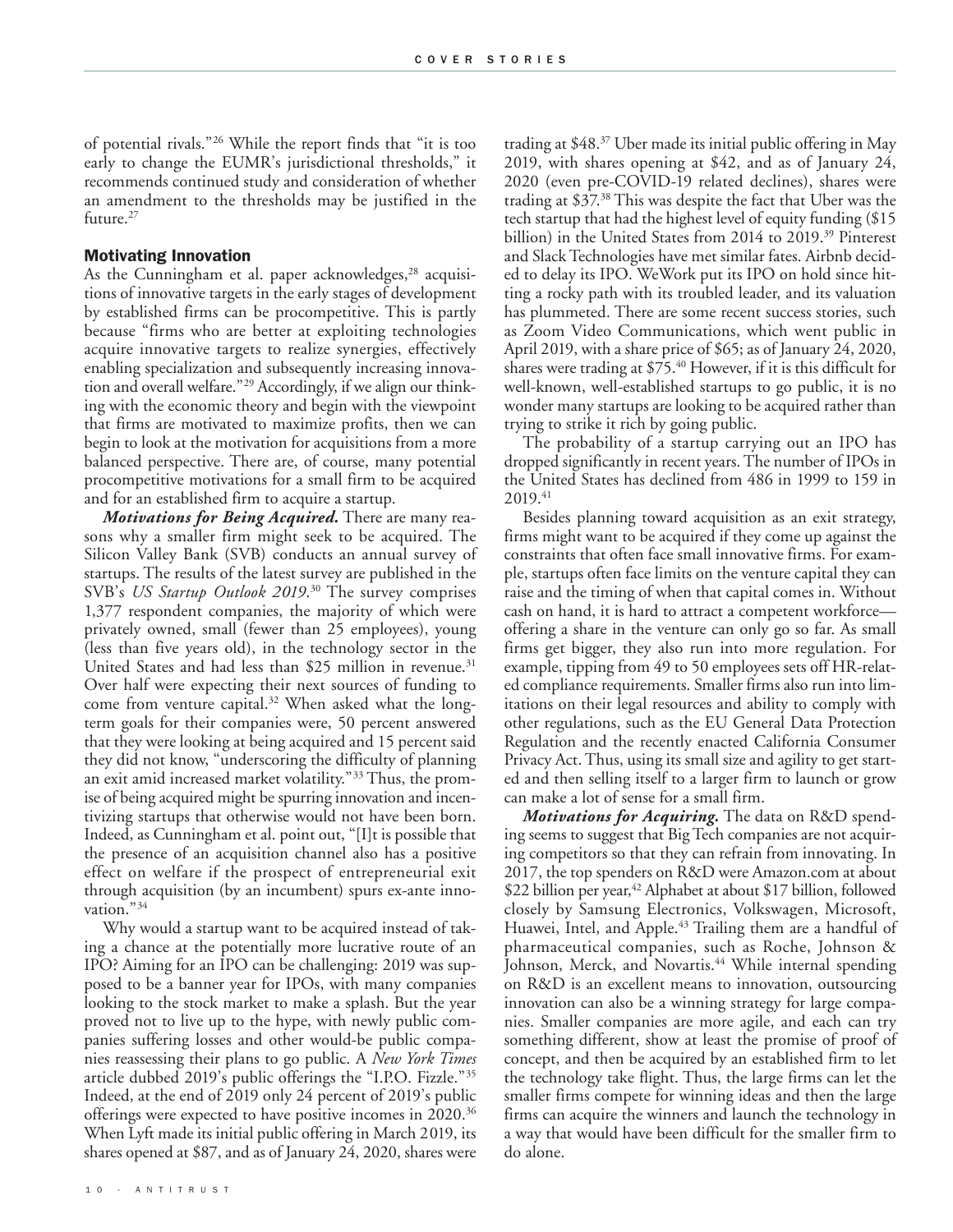**[T]he large firms can let the smaller firms compete for winning ideas and then the large firms can acquire the winners and launch the technology in a way that would have been difficult for the smaller firm to do alone.**

Companies in areas like the life sciences space face their own set of challenges that can be mitigated by consolidation. For example, pharmaceutical companies benefit greatly from economies of scale and scope. Economies of scale help streamline operations and reduce overhead. Economies of scope help manage risk and fund R&D by entering new therapeutic categories or broadening geographic reach to build larger portfolios and stronger pipelines. Businesses with high risk, such as pharmaceutical companies, often find it easier to finance their R&D via equity, rather than debt, which requires a stable cash flow. This is especially true for the payoffs from R&D, which in life sciences are skewed to later years, after much of the R&D spending, clinical trials, and approval process has taken place. Moreover, the probability of advancing from one milestone to the next (e.g., clinical trial phases) is highly uncertain, and the costs can be prohibitive for a small firm. According to one estimate, only about 12 percent of drugs make it from Phase I of clinical trials through Phases II and III, through FDA approval, all the way to market. On average, this process costs approximately \$2.6 billion (including capitalization costs) and takes approximately eight years. <sup>45</sup> Whether this process will get even trickier with more biologics and gene therapies coming on board remains to be seen.

## **The Costs of Premerger Review (and Who Bears Them)**

In addition to the more obvious costs, such as legal bills and filing fees, premerger review creates other costs for the merging parties, including costs that arise from uncertainty about whether the deal will ultimately close intact (i.e., with no remedies), how long approval will take, the magnitude of the injury to the business in the time between signing and closing of the merger (e.g., if employees leave in the face of job uncertainty), and other opportunity costs (e.g., forgone financing or passed-up acquisition offers). While the parties are free to allocate the burden of those costs between themselves in the merger agreement (e.g., with a breakup fee), the ability of a target to decrease its own costs may be limited by its bargaining power when negotiating with a relatively large potential acquirer.

There are multiple factors that can increase the potential costs of premerger review. While the most obvious is whether the deal itself presents antitrust questions that will require additional scrutiny (e.g., a merger of close competitors, unhelpful deal rationale documents, angry customers), another factor is whether there is premerger review at all. As numerous critics of the current antitrust merger review regime have observed, transactions that are not subject to HSR review may close without waiting for an antitrust investigation to complete. Those critics frequently imply that deals that are not subject to review could be detrimental to competition, innovation, and consumers. However, it is important to remember that the FTC and DOJ can open a Section 7 investigation at any time, including after a transaction has closed. Indeed, they have done this several times in recent history, including with Axon Enterprise/VieVu, <sup>46</sup> Otto Bock/ FIH Group, <sup>47</sup> and Parker-Hannifin/CLARCOR. <sup>48</sup> Further, the investigative delay of a procompetitive transaction may actually cause harm to competition, innovation, and consumers, contrary to the intent of premerger review.

In his paper on "Stealth Consolidation," Wollmann argues that the increased likelihood of detection from HSR review is an important deterrent in preventing anticompetitive mergers. <sup>49</sup> However, this ignores the important cost-shifting effect of a premerger enforcement regime. Premerger review allocates the risk and associated costs of an antitrust investigation on both of the merging parties. Postmerger review, on the other hand, allocates the risk and associated cost entirely to the acquirer. Moreover, when it comes to potential "killer acquisitions," the costs of being blocked during premerger review may disproportionally fall on the target because the paradigmatic targets are smaller, more capitalconstrained startups with unproven technologies.

As Assistant Attorney General Makan Delrahim has recognized, even though the Antitrust Division issues second requests in less than 1 percent of reported transactions, "[t]hat 1%, however, is expensive . . . [and] resource intensive."<sup>50</sup> A 2014 survey of antitrust practitioners reported a median cost of second request compliance of \$4.2 million, with a reported range of \$2 million to \$9 million. This same survey reported, on average, production of documents from 26 document custodians, typically employees of the merging parties. 51

So how are these costs paid? The acquirer can usually absorb these costs with little trouble. The target likely faces more cashflow constraints. Startups go through several phases of raising capital. The first is seed funding. In this round, startups typically raise between \$1.1 million and \$5.6 million, and this stage lasts around three years. <sup>52</sup> Before moving to the next phase, Series A (which fewer than 10 percent of seed-funded startups reach), an increasing number of startups (82 percent in 2018) are already generating revenue. In Series A, a startup can expect to reach between \$10.5 million and \$15.7 million in funding, and by the time they reach Series B, they are raising around \$25 million to \$32 million, on average. Therefore, a \$2 million to \$9 million premerger review bill could eat up a significant amount of cash for a firm that is in a race to make it to the next round of financing.

Apart from the monetary costs, there are also time costs to consider. A merger review that takes six months uses up the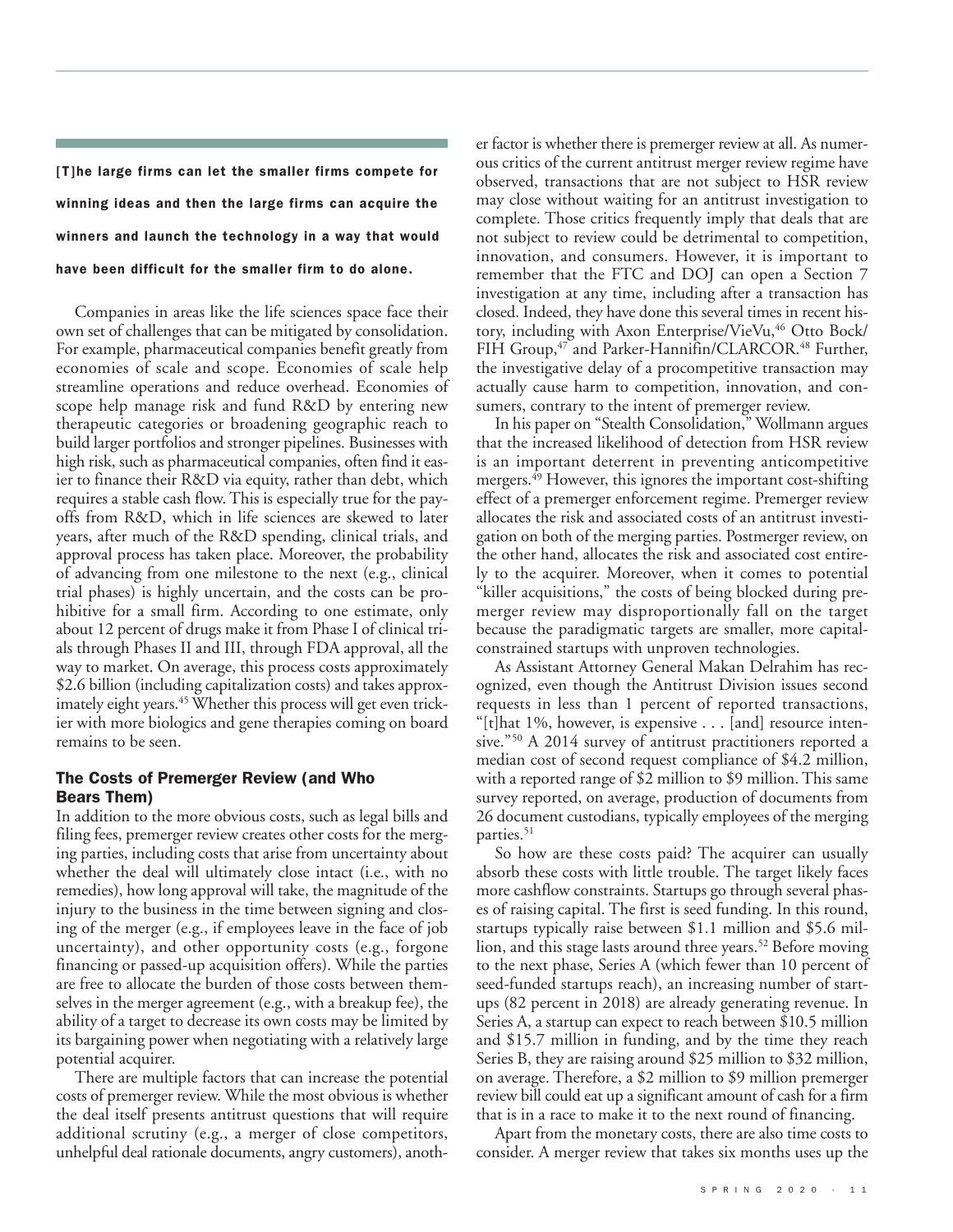valuable resources of the startup's already overtaxed human capital. Whether or not a startup could survive long enough to get more funding is also an important question. Rounds of financing are typically years apart. A firm that is living from round to round may simply be unsure that it could have enough cash on hand to stay afloat during a multi-month merger review process, particularly if there is uncertainty at the end of that process.The existential risk of extended merger review may be particularly untenable for a startup subject to (as startups often are) interim operating covenants that both prohibit bringing on more investors and require the startup to maintain the value of the business.

#### **Following the Money (and Moneymakers)**

Ideas, skilled labor, and capital are critical inputs for startup success. If enhanced premerger review for smaller transactions means that more ultimately benign acquisitions of startups are subject to an augmented risk of premerger scrutiny, the implications for startup formation and funding should be factored into the policy analysis. Additional risk of intensive premerger scrutiny raises the costs associated with acquisition as an exit option. While this could mean fewer startups are acquired (potentially reducing the number of killer acquisitions), it also means the expected rewards of starting, working at, and funding a startup are reduced. This could be particularly costly if, as Cunningham et al.'s paper suggests, "killer acquisitions" occur at a relatively low rate.

The importance of financing to startups cannot be overstated. Many of these firms do not expect to see substantial revenue or turn a profit for years. Startups need cash to fund their operations in the meantime.This cash flow often comes from venture capitalists, who must invest time in due diligence before tying up their funds in illiquid assets for several years prior to seeing returns on their investments. If the potential of being acquired as an exit strategy is seriously threatened, the venture capitalists will factor this increased risk into their calculus and perhaps invest elsewhere. If the potential returns to startup formation diminish, larger tech firms with proven success may be a more attractive investment vehicle.

Reduced access to financing (and to the promise of a big payday upon being acquired) may also affect how people with great ideas monetize those ideas. Instead of taking a short-term risk on starting a company that may one day be acquired, the safer bet for a would-be entrepreneur may simply be to use her intelligence and skills at a job at an established tech company.

It may not only be entrepreneurs who are affected, but their skilled workforces, as well. In the 2019 SVB Survey, over 80 percent of respondents answered that they were looking to increase their workforce in 2019. When asked how challenging it is to find skilled workers, 91 percent of respondents replied that it was somewhat or extremely challenging. <sup>53</sup> The positions that most need filling are in "product development/R&D, sales and technical positions."54 Moreover, when

asked what are the most important public policy issues affecting their companies, 63 percent of respondents answered "access to talent."55 This answer ranked number one, above healthcare costs, cybersecurity, consumer privacy, and other answers. With the much-anticipated banner year of IPOs not materializing in 2019, startup employees are finding that pay cuts and long hours are less worthwhile if there is no IPO producing substantial stock payouts. <sup>56</sup> Making payday-byacquisition more difficult could further deter an otherwise willing startup employee. If long hours and low pay are paired with little promise of a future reward, the best tech talent may find that established tech firms are the best places to invest their talent.

#### **Promoting Innovation**

As with most issues at the intersection of antitrust and innovation, policy questions about acquisitions of nascent and potential competitors present a number of complications. It is critical, however, to address those questions with an eye to what the ultimate goal of any policy change would be. If the objective is to protect and promote innovation, we should be cautious about any solution that puts increased burdens on the entrepreneurs who we hope will drive that innovation. Proposals to change or enhance premerger scrutiny of acquisitions involving smaller tech startups may indeed subject more anticompetitive deals to review and could even result in more anticompetitive deals being blocked before closing. The counterweight, however, is that such a move will inevitably subject more startups to higher costs and higher risks associated with antitrust merger review. The implications could be significant if the returns to investing capital, talent, and time into startups (and the resulting innovation) are diminished as a result.

- <sup>2</sup> Cunningham et al., *supra* note 1, at 41.
- <sup>3</sup> Roderick Nieuwmeyer (@Nieuwmeyer), Twrrter (Jan. 17, 2019, 8:22 AM), https://twitter.com/Nieuwmeyer/status/1085890133046358016. Concurrences tweeted, "The first panel «Killer acquisitions: Should they be prevented?» has ended. It was moderated by Mike Cowie (@cowiem, @dechertllp) and Clemens York (@dechertllp). #GlobalMerger19 #KillerAcquisitions @dechertllp @News\_CRA @FrontierEcon[.]" Concurrences (@CompetitionLaws), TWITTER (Dec. 6, 2019, 3:40 AM), https:// twitter.com/CompetitionLaws/status/1202870356383588352.

 $1$  Colleen Cunningham, Florian Ederer & Song Ma, Killer Acquisitions (2019), ssrn.com/abstract=3241707; *see also* Florian Ederer & Song Ma, *Do Large Companies Buy Competitors in Order to Shut Them Down?*, YALE INSIGHTS (June 4, 2018), https://insights.som.yale.edu/insights/do-companies-buycompetitors-in-order-to-shut-them-down. The paper has also been discussed in related press and academic news. *See, e.g.*, *Big Pharma's Costly Strategy*, LONDON BUSINESS SCHOOL (June 20, 2018), https://www.london.edu/news/ big-pharmas-costly-strategy-1485; Greg Ip, *'Stealth' Consolidation Erodes Competition*, WALL ST. J. (June 19, 2019), https://www.wsj.com/articles/ how-stealth-consolidation-is-undermining-competition-11560954936; Brian Wallheimer, *How to Speed Up the Next Medical Breakthrough*, CHICAGO BOOTH REV. (Aug. 19, 2019), https://review.chicagobooth.edu/economics/2019/ article/how-speed-next-medical-breakthrough.

<sup>4</sup> Cunningham et al., *supra* note 1, Abstract.

<sup>5</sup> *Id.* at 42.